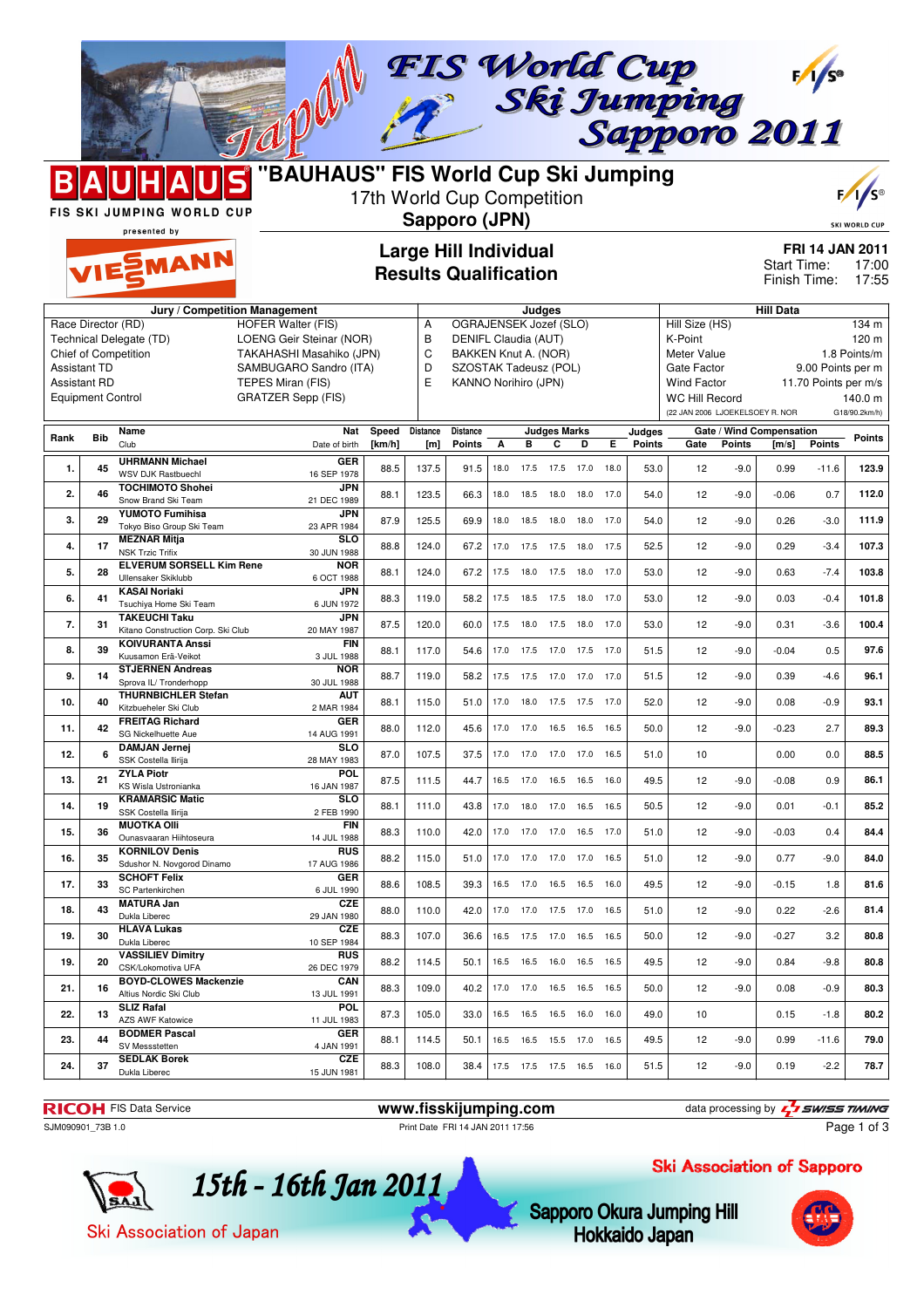



17th World Cup Competition



SKI WORLD CUP

FIS SKI JUMPING WORLD CUP

## **Sapporo (JPN)**

**FRI 14 JAN 2011**

presented by

EMANN

| <b>Large Hill Individual</b> |
|------------------------------|
| <b>Results Qualification</b> |

| FRI 14 JAN 2011 |       |
|-----------------|-------|
| Start Time:     | 17:00 |
| Finish Time:    | 17:55 |

|                      |                | Name                             | Nat           | Speed  | Distance | <b>Distance</b> |      |      | <b>Judges Marks</b> |                |      | Judges        |      |               | Gate / Wind Compensation |               |               |
|----------------------|----------------|----------------------------------|---------------|--------|----------|-----------------|------|------|---------------------|----------------|------|---------------|------|---------------|--------------------------|---------------|---------------|
| Rank                 | <b>Bib</b>     | Club                             | Date of birth | [km/h] | [m]      | <b>Points</b>   | A    | B    | C                   | D              | Е    | <b>Points</b> | Gate | <b>Points</b> | [m/s]                    | <b>Points</b> | <b>Points</b> |
|                      |                |                                  |               |        |          |                 |      |      |                     |                |      |               |      |               |                          |               |               |
| 25.                  | 27             | <b>SKLETT Vegard-Haukoe</b>      | <b>NOR</b>    | 87.4   | 108.5    | 39.3            | 16.5 | 17.5 | 16.5                | 16.5           | 16.5 | 49.5          | 12   | $-9.0$        | 0.14                     | $-1.6$        | 78.2          |
|                      |                | Grong IL / Tronderhopp           | 10 FEB 1986   |        |          |                 |      |      |                     |                |      |               |      |               |                          |               |               |
| 26.                  | 25             | <b>INNAUER Mario</b>             | <b>AUT</b>    | 87.9   | 102.0    | 27.6            | 16.0 | 17.0 |                     | 16.5 16.0      | 16.0 | 48.5          | 12   | $-9.0$        | $-0.84$                  | 9.8           | 76.9          |
|                      |                | SV Innsbruck-Bergisel            | 10 JAN 1990   |        |          |                 |      |      |                     |                |      |               |      |               |                          |               |               |
| 27.                  | 18             | <b>FRENETTE Peter</b>            | <b>USA</b>    | 87.8   | 103.5    | 30.3            | 16.0 | 17.0 | 16.5                | 16.0           | 15.5 | 48.5          | 12   | $-9.0$        | $-0.54$                  | 6.3           | 76.1          |
|                      |                | New York Ski Ed Foundation       | 24 FEB 1992   |        |          |                 |      |      |                     |                |      |               |      |               |                          |               |               |
| 28.                  | 8              | <b>KOT Maciej</b>                | <b>POL</b>    | 87.0   | 101.5    | 26.7            | 16.5 | 16.5 | 15.5                | 16.0           | 16.0 | 48.5          | 10   |               | $-0.01$                  | 0.1           | 75.3          |
|                      |                | AZS AWF Krak Z-ne                | 9 JUN 1991    |        |          |                 |      |      |                     |                |      |               |      |               |                          |               |               |
| 29.                  | 34             | <b>HAYBOECK Michael</b>          | <b>AUT</b>    | 87.7   | 102.5    | 28.5            | 17.0 | 16.5 | 16.5                | 16.0           | 16.0 | 49.0          | 12   | $-9.0$        | $-0.48$                  | 5.6           | 74.1          |
|                      |                | UVB Hinzenbach                   | 5 MAR 1991    |        |          |                 |      |      |                     |                |      |               |      |               |                          |               |               |
| 30.                  | 23             | <b>GANGNES Kenneth</b>           | <b>NOR</b>    | 88.3   | 106.5    | 35.7            | 17.0 | 17.0 | 17.5                | 16.5           | 16.5 | 50.5          | 12   | $-9.0$        | 0.42                     | $-4.9$        | 72.3          |
|                      |                | Kolbu Kameratene                 | 15 MAY 1989   |        |          |                 |      |      |                     |                |      |               |      |               |                          |               |               |
| 31.                  | 3              | <b>TAKAYANAGI Taro</b>           | <b>JPN</b>    | 87.4   | 101.0    | 25.8            | 16.0 | 16.0 | 16.0                | 16.0           | 16.0 | 48.0          | 10   |               | 0.32                     | $-3.7$        | 70.1          |
|                      |                | Nippon Kucho                     | 2 JUN 1982    |        |          |                 |      |      |                     |                |      |               |      |               |                          |               |               |
| 32.                  | $\overline{4}$ | <b>FUNAKI Kazuyoshi</b>          | <b>JPN</b>    | 87.2   | 98.5     | 21.3            | 16.5 | 16.5 | 17.0                | 16.0           | 15.5 | 49.0          | 10   |               | 0.14                     | $-1.6$        | 68.7          |
|                      |                | FIT Ski                          | 27 APR 1975   |        |          |                 |      |      |                     |                |      |               |      |               |                          |               |               |
| 33.                  | 32             | <b>MORASSI Andrea</b>            | <b>ITA</b>    | 87.8   | 106.5    | 35.7            | 16.5 | 17.0 | 16.5                | 16.5           | 16.0 | 49.5          | 12   | $-9.0$        | 0.85                     | $-9.9$        | 66.3          |
|                      |                | C.S. Forestale                   | 30 AUG 1988   |        |          |                 |      |      |                     |                |      |               |      |               |                          |               |               |
| 34.                  | 26             | YOSHIOKA Kazuya                  | JPN           | 88.0   | 100.0    | 24.0            | 16.0 | 17.0 |                     | 16.0 16.0      | 16.0 | 48.0          | 12   | $-9.0$        | $-0.11$                  | 1.3           | 64.3          |
|                      |                | Tsuchiva Home Ski Team           | 9 SEP 1978    |        |          |                 |      |      |                     |                |      |               |      |               |                          |               |               |
| 35.                  | $\overline{2}$ | YAMADA Hiroki                    | <b>JPN</b>    | 87.3   | 94.5     | 14.1            | 16.0 | 16.0 | 16.0                | 16.0           | 15.5 | 48.0          | 10   |               | $-0.16$                  | 1.9           | 64.0          |
|                      |                | Nagano City Ski Club             | 19 MAY 1982   |        |          |                 |      |      |                     |                |      |               |      |               |                          |               |               |
| 36.                  | 22             | <b>OLLI Harri</b>                | <b>FIN</b>    | 88.1   | 94.0     | 13.2            | 15.5 | 16.5 | 16.0                | 15.5           | 15.0 | 47.0          | 12   | $-9.0$        | $-0.60$                  | 7.0           | 58.2          |
|                      |                | Ounasvaaran Hiihtoseura          | 15 JAN 1985   |        |          |                 |      |      |                     |                |      |               |      |               |                          |               |               |
| 37.                  | 12             | de LEEUW Yukon                   | CAN           | 87.4   | 97.5     | 19.5            | 16.0 | 16.0 |                     | 15.5 16.0      | 15.5 | 47.5          | 12   | $-9.0$        | 0.07                     | $-0.8$        | 57.2          |
|                      |                | Altius Nordic ski Club           | 21 APR 1993   |        |          |                 |      |      |                     |                |      |               |      |               |                          |               |               |
| 37.                  | 5              | <b>WATASE Yuta</b>               | <b>JPN</b>    | 87.2   | 92.0     | 9.6             | 16.0 | 16.0 | 16.0                | 15.5           | 15.0 | 47.5          | 10   |               | $-0.01$                  | 0.1           | 57.2          |
|                      |                | Snow Brand Ski Team              | 8 AUG 1982    |        |          |                 |      |      |                     |                |      |               |      |               |                          |               |               |
| 39.                  | 38             | <b>INGVALDSEN Ole Marius</b>     | <b>NOR</b>    | 87.8   | 100.5    | 24.9            | 15.5 | 15.0 | 15.0                | 15.5           | 14.5 | 45.5          | 12   | $-9.0$        | 0.54                     | $-6.3$        | 55.1          |
|                      |                | Steinkjer Skiklubb/Tronderhopp   | 2 OCT 1985    |        |          |                 |      |      |                     |                |      |               |      |               |                          |               |               |
| 40.                  | 9              | <b>CHERVYAKOV Georgiy</b>        | <b>RUS</b>    | 87.4   | 90.5     | 6.9             | 15.5 | 16.0 |                     | 16.0 15.5      | 15.5 | 47.0          | 10   |               | $-0.07$                  | 0.8           | 54.7          |
|                      |                | Moskva Shvsm Skiclub             | 15 FEB 1990   |        |          |                 |      |      |                     |                |      |               |      |               |                          |               |               |
|                      |                |                                  |               |        |          |                 |      |      |                     |                |      |               |      |               |                          |               |               |
| <b>Not Qualified</b> |                |                                  |               |        |          |                 |      |      |                     |                |      |               |      |               |                          |               |               |
|                      |                | <b>DELLASEGA Diego</b>           | <b>ITA</b>    |        |          |                 |      |      |                     |                |      |               |      |               |                          |               |               |
| 41.                  | 11             | G.S. FIAMME ORO                  | 4 DEC 1990    | 87.3   | 88.0     | 2.4             | 15.5 | 16.0 |                     | 16.0 15.5 15.5 |      | 47.0          | 10   |               | $-0.34$                  | 4.0           | 53.4          |
|                      | $\overline{7}$ | <b>HAJEK Antonin</b>             | CZE           |        |          |                 |      |      |                     |                |      |               |      |               |                          |               |               |
| 42.                  |                | Dukla Liberec                    | 12 FEB 1987   | 87.2   | 87.0     | 0.6             | 16.0 | 15.5 | 16.0                | 15.5           | 14.5 | 47.0          | 10   |               | $-0.48$                  | 5.6           | 53.2          |
|                      |                | <b>TROFIMOV Roman-Sergeevich</b> | <b>RUS</b>    |        |          |                 |      |      |                     |                |      |               |      |               |                          |               |               |
| 43.                  | 24             | Moskva Shvsm                     | 19 NOV 1989   | 88.0   | 92.5     | 10.5            | 15.0 | 16.0 |                     | 16.0 15.5      | 15.5 | 47.0          | 12   | $-9.0$        | $-0.38$                  | 4.4           | 52.9          |
|                      |                | <b>ROENSEN Atle Pedersen</b>     | <b>NOR</b>    |        |          |                 |      |      |                     |                |      |               |      |               |                          |               |               |
| 44.                  | 10             | Eidsvoll IF                      | 13 AUG 1988   | 88.5   | 94.5     | 14.1            | 15.5 | 16.0 | 15.5                | 15.5           | 15.5 | 46.5          | 12   | $-9.0$        | $-0.09$                  | 1.1           | 52.7          |
|                      |                | <b>KOT Jakub</b>                 | POL           |        |          |                 |      |      |                     |                |      |               |      |               |                          |               |               |
| 45.                  | 15             | AZS Zakopane                     | 19 JAN 1990   | 87.2   | 86.5     | $-0.3$          | 15.5 | 15.5 | 16.0                | 15.5           | 15.0 | 46.5          | 10   |               | $-0.01$                  | 0.1           | 46.3          |
|                      |                | <b>ITO Kenshiro</b>              | <b>JPN</b>    |        |          |                 |      |      |                     |                |      |               |      |               |                          |               |               |
| 46.                  | 1              | Snow Brand Ski Team              | 8 JAN 1990    | 87.7   | 86.5     | $-0.3$          | 14.0 | 15.5 | 15.0                | 15.5           | 15.0 | 45.5          | 10   |               | 0.16                     | $-1.9$        | 43.3          |
|                      |                |                                  |               |        |          |                 |      |      |                     |                |      |               |      |               |                          |               |               |
| Prequalified         |                |                                  |               |        |          |                 |      |      |                     |                |      |               |      |               |                          |               |               |
|                      |                | <b>HOCKE Stephan</b>             | <b>GER</b>    |        |          |                 |      |      |                     |                |      |               |      |               |                          |               |               |
|                      | 47             | WSV Schmiedefeld                 | 20 OCT 1983   | 88.2   | 115.0    | 51.0            |      |      |                     |                |      |               | 12   | $-9.0$        | $-0.02$                  | 0.2           |               |
|                      |                | <b>KOUDELKA Roman</b>            | <b>CZE</b>    |        |          |                 |      |      |                     |                |      |               |      |               |                          |               |               |
|                      | 48             | LSK Lomnice nad Popelkov         | 9 JUL 1989    | 87.6   | 100.5    | 24.9            |      |      |                     |                |      |               | 12   | $-9.0$        | 0.36                     | $-4.2$        |               |
|                      |                |                                  |               |        |          |                 |      |      |                     |                |      |               |      |               |                          |               |               |

**<sup>49</sup> KRANJEC Robert** SK Triglav Kranj

**<sup>50</sup> FREUND Severin** WSV DJK Rastbuechl

**SLO**<br>16 JUL 1981

GER<br>11 MAY 1988

15th - 16th Jan 2011

**RICOH** FIS Data Service **www.fisskijumping.com** data processing by  $\frac{7}{2}$  **SWISS TIMING** 

Ski Association of Sapporo

SJM090901\_73B 1.0 Print Date FRI 14 JAN 2011 17:56

16 JUL 1981 88.4 131.5 80.7 20 12 12 -9.0 0.39 -4.6

11 MAY 1988 88.4 129.0 76.2 12 12 12 -9.0 0.34 -4.0

Page 2 of 3



**Sapporo Okura Jumping Hill Hokkaido Japan**